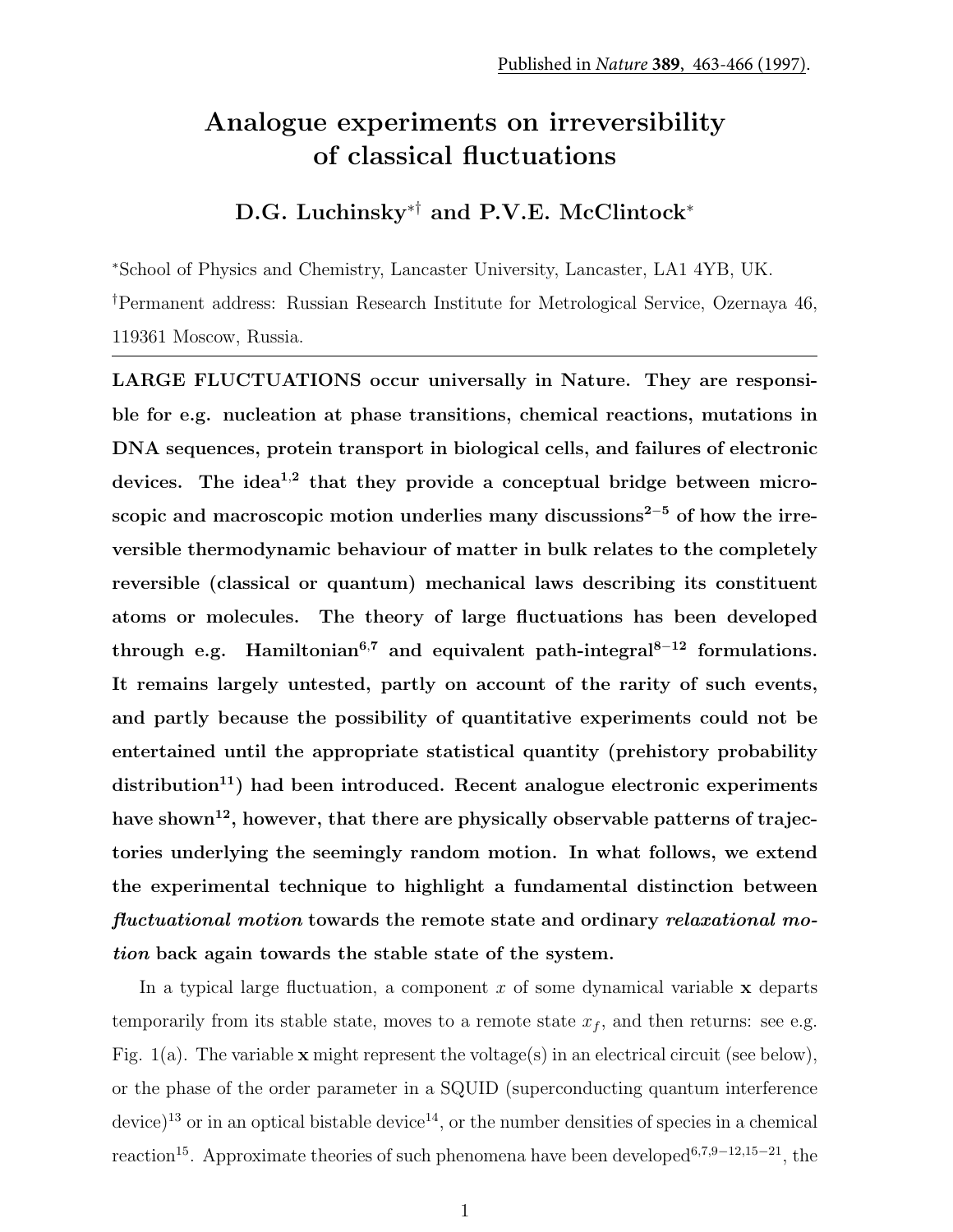approach being typically as follows. Consider overdamped Brownian motion in a force field  $K(x, t)$ , assumed in general to be nonadiabatic and/or nongradient, driven by weak white noise  $\xi(t)$  whose intensity  $D \ll 1$  is considered to be the smallest parameter of the problem

$$
\dot{\mathbf{x}} = \mathbf{K}(\mathbf{x}, t) + \xi(t),
$$
  

$$
\langle \xi(t) \rangle = 0, \quad \langle \xi(t) \xi(0) \rangle = D\delta(t).
$$
 (1)

The corresponding Fokker-Plank equation (FPE) for the probability density  $P(\mathbf{x}, t)$  is

$$
\frac{\partial P(\mathbf{x},t)}{\partial t} = -\nabla \cdot (\mathbf{K}(\mathbf{x},t) P(\mathbf{x},t)) + \frac{D}{2} \nabla^2 P(\mathbf{x},t). \tag{2}
$$

A large fluctuation is Brownian motion away from a stable stationary state S. It is similar to quantum mechanical tunnelling through a potential barrier, and can be treated in a similar way. In the limit of weak noise it can be described by the WKB (eikonal) approximation of the FPE in the form  $P(\mathbf{x},t) = z(\mathbf{x},t) \exp\left(-\frac{W(\mathbf{x},t)}{D}\right)$ D ). Here  $z(\mathbf{x}, t)$  is a prefactor, and  $W(\mathbf{x}, t)$  is a classical action satisfying the Hamilton-Jacobi equation, which can be solved by integrating the Hamiltonian equations of motion<sup>7</sup>

$$
\dot{\mathbf{x}} = \mathbf{p} + \mathbf{K}, \quad \dot{\mathbf{p}} = -\frac{\partial \mathbf{K}}{\partial \mathbf{x}} \mathbf{p},
$$
  

$$
H(\mathbf{x}, \mathbf{p}, t) = \mathbf{p} \mathbf{K}(\mathbf{x}, t) + \frac{1}{2} \mathbf{p}^2, \quad \mathbf{p} \equiv \nabla W,
$$
 (3)

We emphasise that (3) describe an *auxiliary* Hamiltonian system which should be carefully distinguished from the microscopic Hamiltonian equations of motion in a thermal system. Note also that the method is readily generalised, e.g. to systems driven by coloured  $\text{noise}^{10,20,21}$ .

The set of trajectories of (3) approaching the stable state  $S(\bar{x} = x_s, \bar{p} = 0)$  for positive time forms the stable invariant manifold of S, defined by the additional condition  $p = 0$ . On this manifold, (3) reduces to  $\dot{x} = K$ , describing deterministic relaxation, so that these trajectories must correspond to the return path of the initial system (1) from  $x_f$  to S. The set of trajectories moving away from S in positive time forms the unstable invariant manifold of S, upon which  $p \neq 0$  in (3); they can be identified as describing the fluctuational paths from S to  $x_f$ . In each case, the trajectories represent<sup>6,7</sup> optimal paths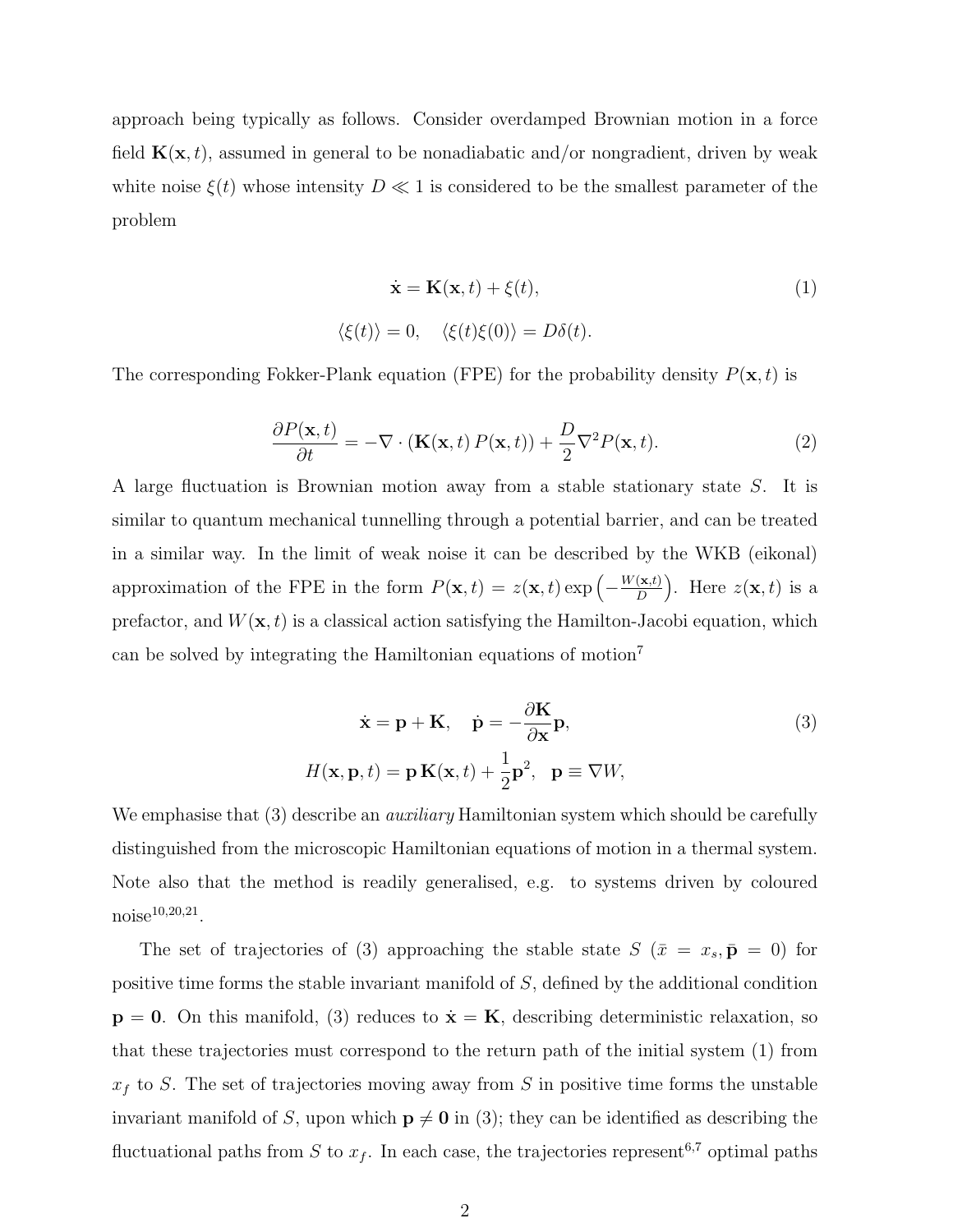along which the system is expected to move with overwhelming probability during the fluctuation. But, although the decay of the fluctuation was well understood<sup>22</sup>, it remained uncertain for a long time whether or how the growth of a fluctuation along a trajectory of the unstable manifold might be observed experimentally. One problem was that noise in real systems is always of finite intensity, so that the relevance of the  $D \to 0$  theory, for which the probability of having a large fluctuation at all also  $\rightarrow 0$ , was unclear. An additional puzzle originated in the analogy with optics and quantum mechanics<sup>23</sup> which, supplemented by a large body of numerical results, suggested<sup>15,18−21,24−26</sup> that patterns of optimal fluctuational paths in general display singular features, but ones that differ significantly<sup>18,24,25</sup> from those familiar from optics. It was sometimes inferred that the approximations leading to (3) would fail near the singularity points where, instead, a complete solution of the FPE  $(2)$  would be required<sup>27</sup>.

More recently, however, the physical reality both of the paths, and of the singular features in their pattern, have been demonstrated $11,12$  in analogue electronic experiments. Note that, if the (approximate) Hamiltonian description is correct, similar behavour is to be expected of *any* fluctuating system describable in terms of  $(1)$ ; analogue electronic circuits are especially advantageous for such studies because their parameters are well controlled. The technique<sup>11,28</sup> involves building an electronic circuit to model the system of interest, and driving it with external noise. Provided that no additional forces are applied, the system can be considered to be in thermal equilibrium at a temperature determined by the noise intensity and the damping constant, which are linked by the fluctuation dissipation theorem<sup>3</sup>. The state of the system is monitored continuously until eventually, as shown in Fig. 1(a), a large fluctuation reaches the voltage  $x_f$ . The interesting region of the path – including the fluctuational part f coming to  $x_f$ , as well as the relaxational part r leading back towards  $S$  – is then stored. An ensemble-average of such trajectories (Fig. 1(b)), built up over a period of time (typically weeks), creates the distribution  $P_f(x,t) \equiv P(x_i,t_i;x,t;x_f,t_f)$ , the probability of the system being at x at time t if it was at  $x_f$  at time  $t_f$ , with  $t_f = 0$  and  $x_i = x_s$  at time  $t_i = -\infty$ . Unlike the original definition<sup>11</sup> of the prehistory distribution,  $t > t_f$  is considered as well as  $t < t_f$ .

We now consider the application of these ideas to the fluctuations of three very different example systems that can be used to describe a wide range of physical phenomena<sup>13–15,22,27,29</sup>. The first (Fig. 1) is an overdamped Duffing oscillator, modelling a bistable system in ther-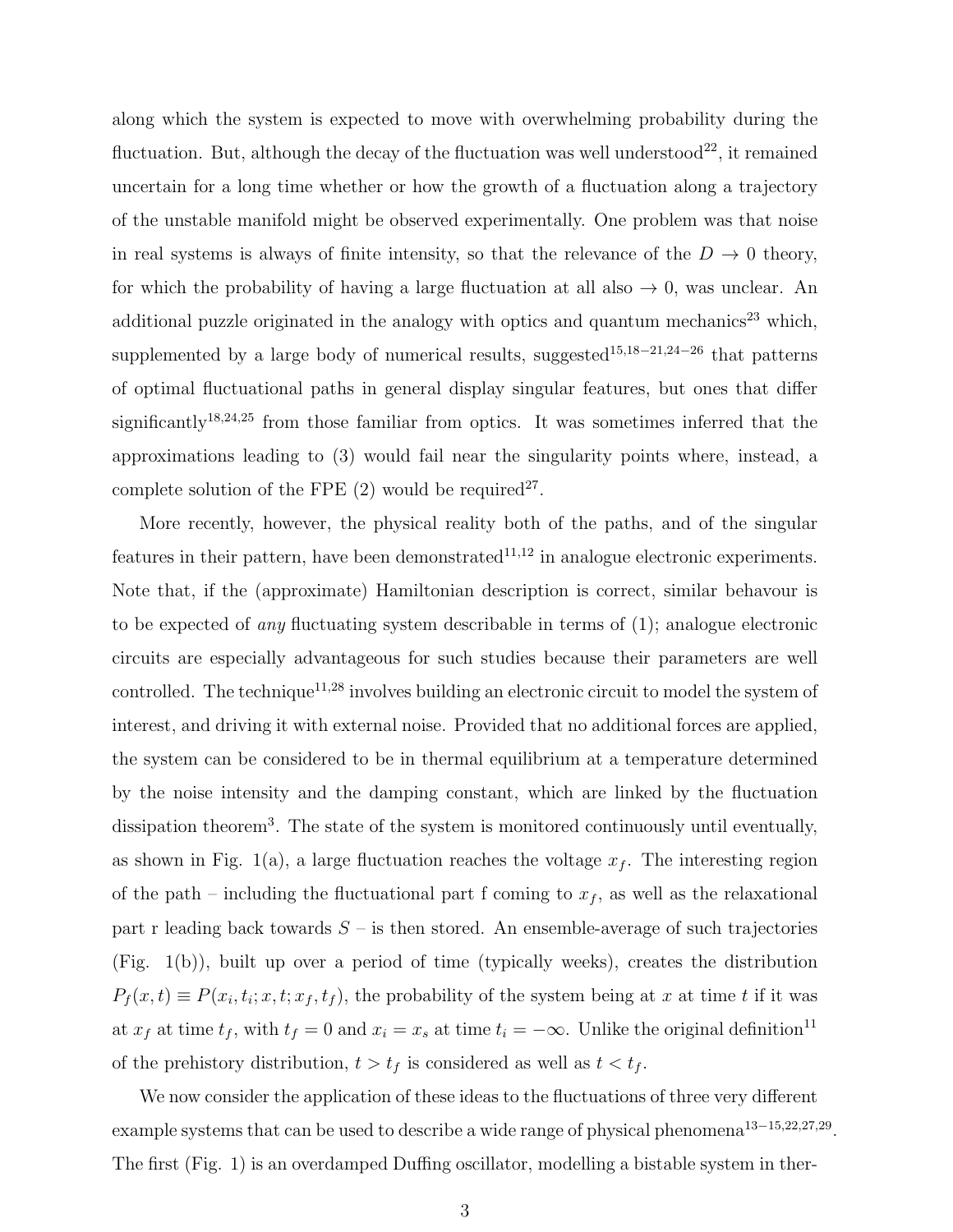mal equilibrium near one of its stable states. Fig. 1(b) shows a meaured  $P_f(x, t)$ . It was found: (i) that the relaxational and fluctuational parts of the distribution are symmetrical, which would only be expected<sup>4</sup> under conditions of detailed balance (i.e. when every transition between two states in one direction is on average balanced by a transition in the opposite direction); (ii) that the ridges (modes) of the distribution follow closely the deterministic trajectory found from (3), plotted as the full curve in Fig. 1(c); and hence (iii) that, in the macroscopic limit, where the width of the distribution tends to zero (because  $D \to 0$ ) and one observes only the positions of the ridges, the paths to/from  $x_f$  themselves become reversible in time<sup>7,15,21,26</sup>. Even in thermal equilibrium, however, Hamiltonian theory envisages the fluctuational and relaxational trajectories as belonging to two different manifolds of the system (3), with  $p \neq 0$  and  $p = 0$  respectively (see above). In the particular case of our analogue electronic model, this feature can be illustrated experimentally because the noise is external and a direct determination of  $p$  during fluctuations is therefore possible (c.f. the idea<sup>8−10,20</sup> of the *optimal force*). Thus we have been able to make simultaneous measurements of  $x(t)$  and of the corresponding noise histories  $\xi(t)$  causing transitions between the potential wells, setting  $x_f = 0$  on the local potential maximum: some results are shown in Fig. 1(d). Although the statistics of these very rare events are relatively poor, the data clearly demonstrate: (i) that, as anticipated,  $p \neq 0$  during the fluctuational part of the trajectory; (ii) that  $p = 0$  within experimental error during relaxation; and (iii) that the Hamiltonian theory (curves) describes very well both parts of the trajectory. Thus the time reversal symmetry can be regarded as arising from a degeneracy between the projections of two different curves in an extended (by the  $\mathbf{p}\text{-dimension(s)}$  phase space onto the space of the dynamical variables. Such an extension of the phase space is an unnecessary complication in equilibrium; but it provides the key to understanding far-from-equilibrium systems, where the degeneracy is lifted by the presence of an external field.

Our second example (Fig. 2), is the archetypal nonequilibrium system considered by Graham<sup>16,17</sup> in his discussion of the properties of the generalised potential, and further analysed in great detail by Dykman and Smelyanskiy (to be published): an overdamped Duffing oscillator driven from equilibrium by a periodic force. The ridges of the fluctuational and relaxational parts of the measured  $P_f(x,t)$  are narrow and differ markedly in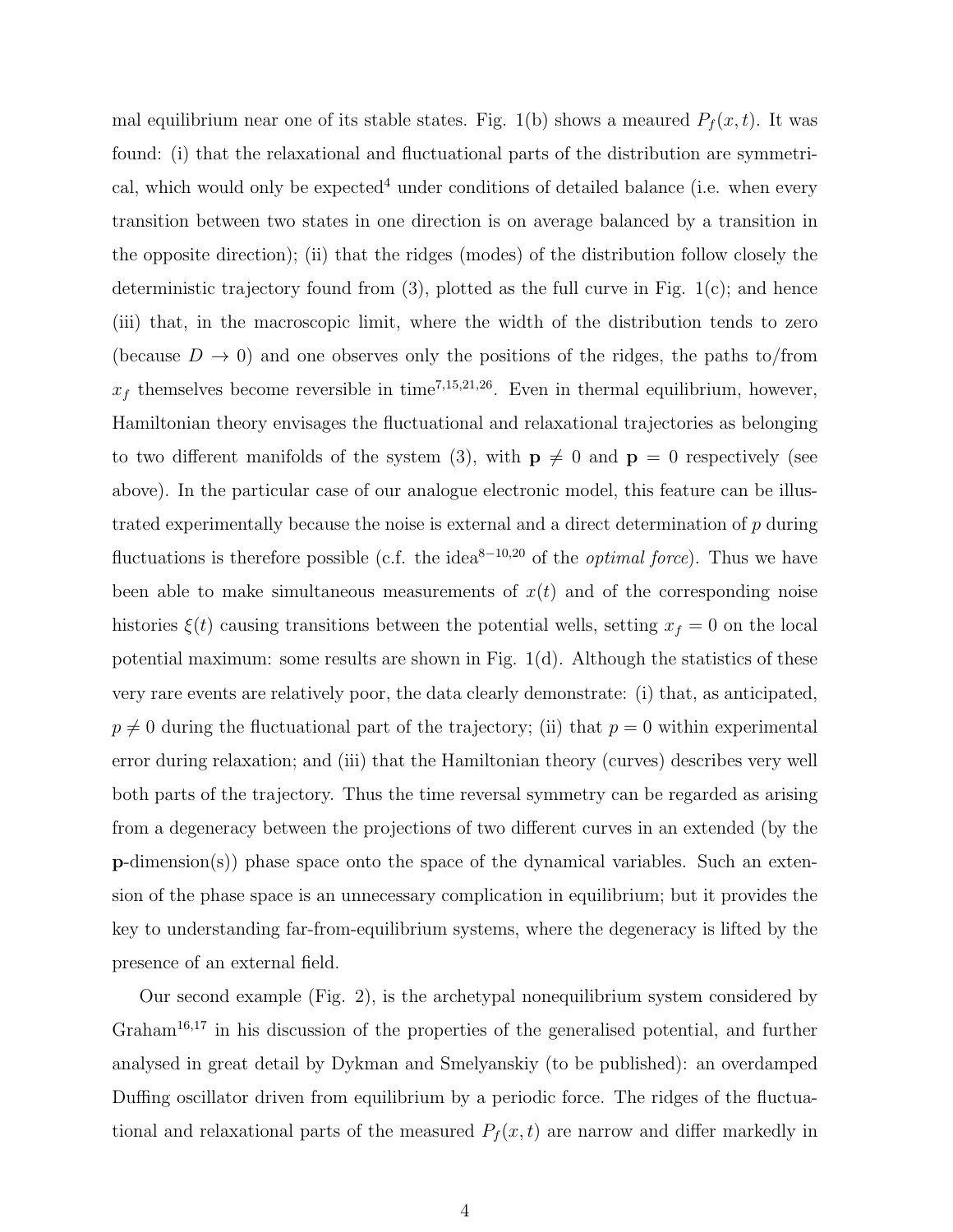shape. The paths that they trace out (data points), compared in Fig  $2(a)$  with theoretical predictions (curves) calculated from (3), clearly demonstrate that the most probable fluctuational trajectory to  $(x_f, t_f)$  does not correspond to what one would obtain by timereversing the relaxational trajectory. Fig. 2(b) shows the measured  $P_f(x, t)$  when  $x_f$  is placed on the calculated *switching line*<sup>18</sup>, a singularity separating regions that are approached via different fluctuational paths. The relaxational tail leading back to the stable state S is common to the two fluctuational paths that form the resultant corral<sup>12</sup>. From Fig. 2(c) we see that the ridges of the distribution are strongly asymmetric in time, but agree well with the fluctuational and relaxational paths predicted from (3). The observed asymmetry of the distribution implies<sup>4</sup> a lack of detailed balance; and it leads directly<sup>15,26</sup> to macroscopic irreversibility in the  $D \rightarrow 0$  limit where the width of the distribution tends to zero. In verifying the existence of the switching line, the results demonstrate the nondifferentiability of the generalised nonequilibrium potential.

Our third example (Fig. 3) is the system suggested by Maier and Stein<sup>19,26</sup> for analysis of the escape problem in nonequilibrium systems. It consists of a bistable system driven from equilibrium by a stationary field of (in general) the nongradient type. In measurements near one of the stable states, the lack of detailed balance and the irreversibility of the fluctuations become strikingly apparent. Fig. 3(a) shows the measured  $P_f(x, y)$ distribution for fluctuations to the two different remote states  $x_f$  placed symmetrically on either side of the y axis;  $P_f(x, y)$  is the projection of  $P_f(x_i, y_i, t_i; x, y, t; x_f, y_f, t_f)$  onto the  $x - y$  plane with  $t_f = 0$  as before. When the paths traced out by the ridges are plotted (Fig. 3(b)), it can be seen: (i) that the fluctuational trajectories are completely different from the relaxational ones; and (ii) that they are in good agreement with the fluctuational and relaxational trajectories predicted from  $(3)$ . Fig.  $3(c)$  shows the corresponding picture measured for fluctuations to a *single* remote state  $x_f$  on the switching line (lying on the  $x$  axis). The two fluctuational paths to the remote state are, again, markedly different from the common relaxational path leading back to S. Both parts of the trajectory are well described by the corresponding optimal paths calculated from (3). In this case too, therefore, the observations link a lack of detailed balance to macroscopic irreversibility, and demonstrate the nondifferentiability of the generalised nonequilibrium potential; the closed loops traversed during fluctuations verify the expected<sup>2,26,27</sup> occur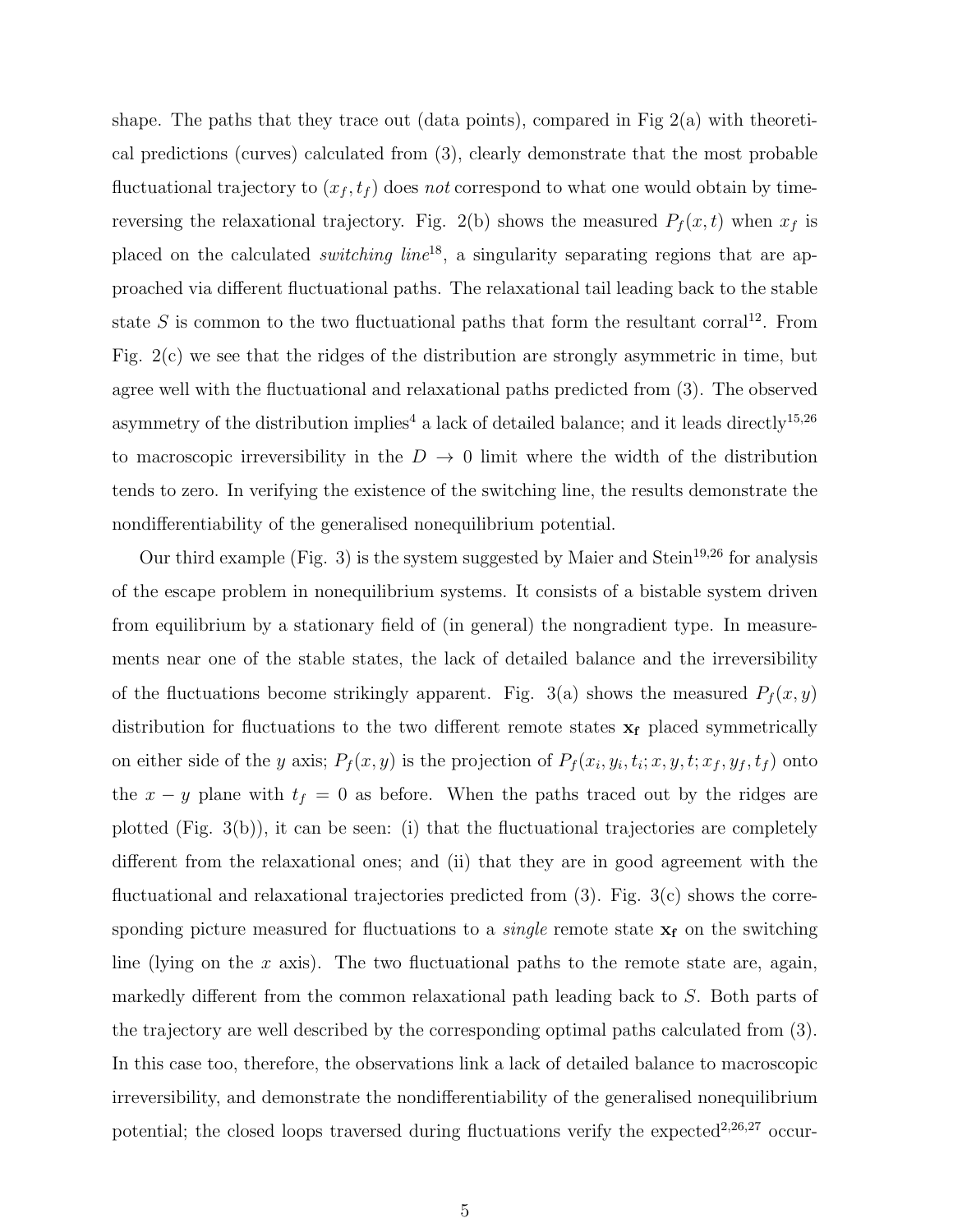rence of rotational flow in nonequilibrium systems.

Thus, after more than 60 years of "thought experiments" on large fluctuations<sup>2,3,30</sup>, it has now become possible to do real ones, yielding quantitative results. The work has already verified several long-standing theoretical predictions, including those of symmetry between the growth and decay of classical fluctuations in equilibrium<sup>2,30</sup>, the breaking of this symmetry under nonequilibrium conditions<sup>7,15,26</sup>, the relationship of symmetrybreaking to a lack of detailed balance<sup>15−17,26</sup> and to nondifferentiability of the generalised nonequilibrium potential<sup>16,17,26</sup>, and the existence of an optimal force derived from the fluctuating field and related to the momentum of an auxiliary Hamiltonian system<sup>8−10,20,21</sup>. The technique has also enabled us to reveal new dynamical features of large fluctuations, such as critical broadening of the prehistory probability distribution<sup>12</sup>. It will be as applicable to future experiments on natural systems as it has been to the electronic models studied here. Because equations (1) can, at least in some cases  $9,31$ , be related directly to the microscopic classical equations of motion for a system interacting with a heat bath, the approach illuminates connections between microscopic reversibility and macroscopic irreversibility. Other open questions needing urgently to be addressed include the precise physical meaning of the momentum p and the role of entropy and how it changes during fluctuational motion.

## References

- 1. Einstein, A. Investigations on the theory of the Brownian movement. Ann. d. Phys 17, 549 (1905) and associated papers reprinted in translation in *Investigations on* the theory of the Brownian movement, ed. R. Fürth (Dover, New York, 1956).
- 2. Onsager, L. Reciprocal relations in irreversible processes. I. Phys. Rev. 37, 405-426 (1931).
- 3. L.D. Landau and E.M. Lifshitz, Statistical Physics, 3rd ed., Part 1 (Pergamon, New York 1980).
- 4. Schulman, L.S. Models for intermediate time dynamics with two-time boundary conditions. Physica A 117, 373-380 (1991).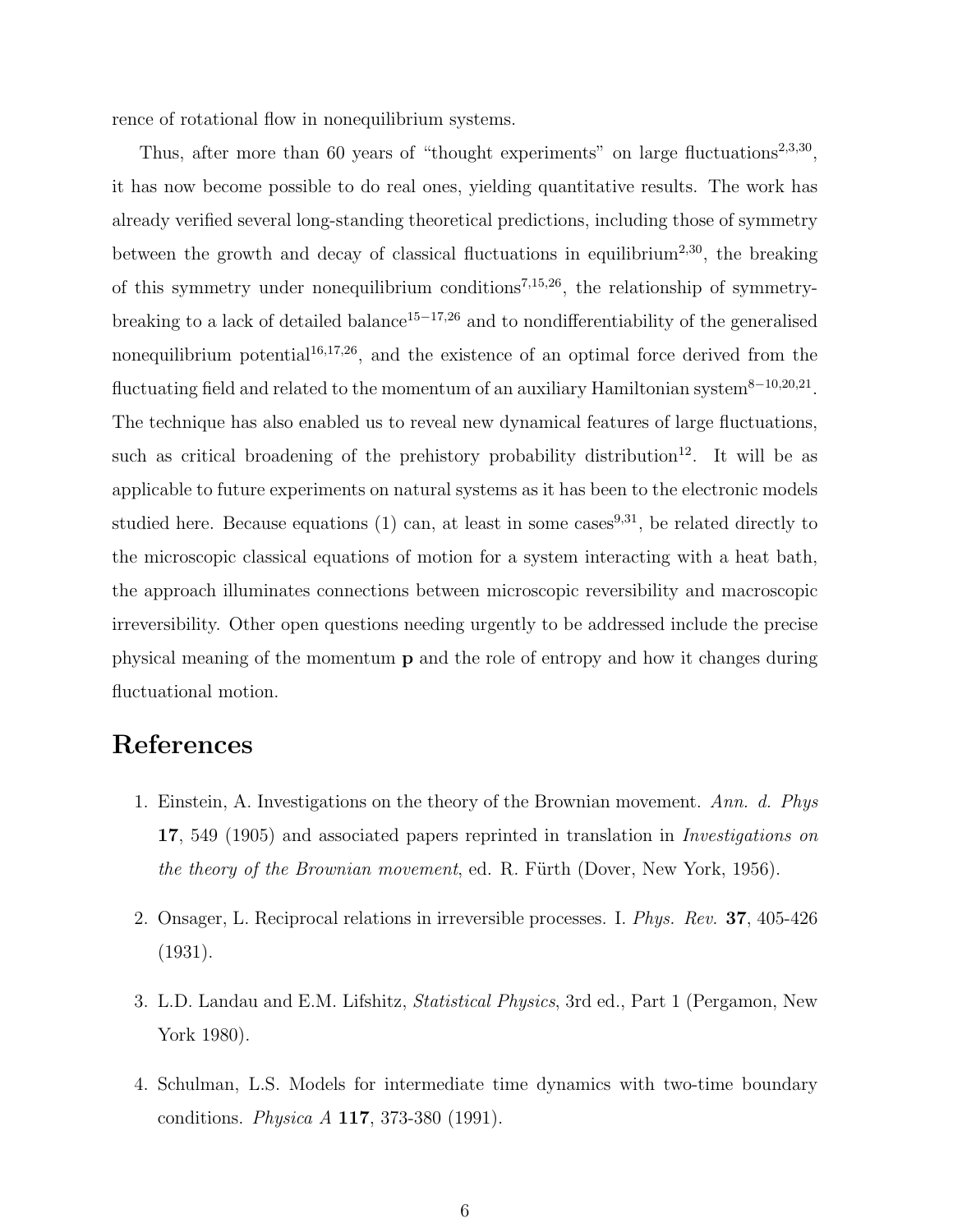- 5. Bricmont, J. Science of chaos or chaos in science? Ann. New York Acad. Sci. 775, 131-175 (1996).
- 6. Cohen, J.K. and Lewis, R.M. A ray method for the asymptotic solution of the diffusion equation. J. Inst. Math. Appl. 3, 266-290 (1967).
- 7. Freidlin, M.I. and Wentzell, A.D. Random Perturbations in Dynamical Systems (Springer-Verlag, New York, 1984).
- 8. Feynman, R.P. and Hibbs, A.R. Quantum Mechanics and Path Integrals (McGraw-Hill, New York, 1965).
- 9. Dykman, M.I. and Krivoglaz, M.A. Theory of nonlinear oscillator interacting with medium. In Soviet Physics Reviews, ed. Khalatnikov, I.M. (Harwood, New York, 1984), vol. 5, pp. 265-441.
- 10. Bray, A.J. and McKane, A.J. Instanton calculation of the escape rate for activation over a potential barrier driven by colored noise. Phys. Rev. Lett. 62, 493-496 (1989).
- 11. Dykman, M.I., McClintock, P.V.E., Smelyanskiy, V.N., Stein, N.D. and Stocks, N.G. Optimal paths and the prehistory problem for large fluctuations in noise-driven systems. Phys. Rev. Lett. 68, 2718-2721 (1992).
- 12. Dykman, M.I., Luchinsky, D.G., McClintock, P.V.E. and Smelyanskiy, V.N. Corrals and critical behaviour of the distribution of optimal paths. Phys. Rev. Lett. 77, 5229-5232 (1996).
- 13. Kautz, R.L. Noise, chaos, and the Josephson standard. Rep. Prog. Phys. 59, 935-992 (1996).
- 14. Dykman M.I., Golubev G.P., Kaufman I.Kh., Luchinsky D.G., McClintock P.V.E., and Zhukov E.A. Noise-enhanced optical heterodyning.  $Appl. Phys. Lett. 67$ , 308-310 (1995).
- 15. Dykman, M.I., Mori, E., Ross, J. and Hunt, P.M. Large fluctuations and optimal paths in chemical kinetics. J. Chem. Phys. 100, 5735-5750 (1994).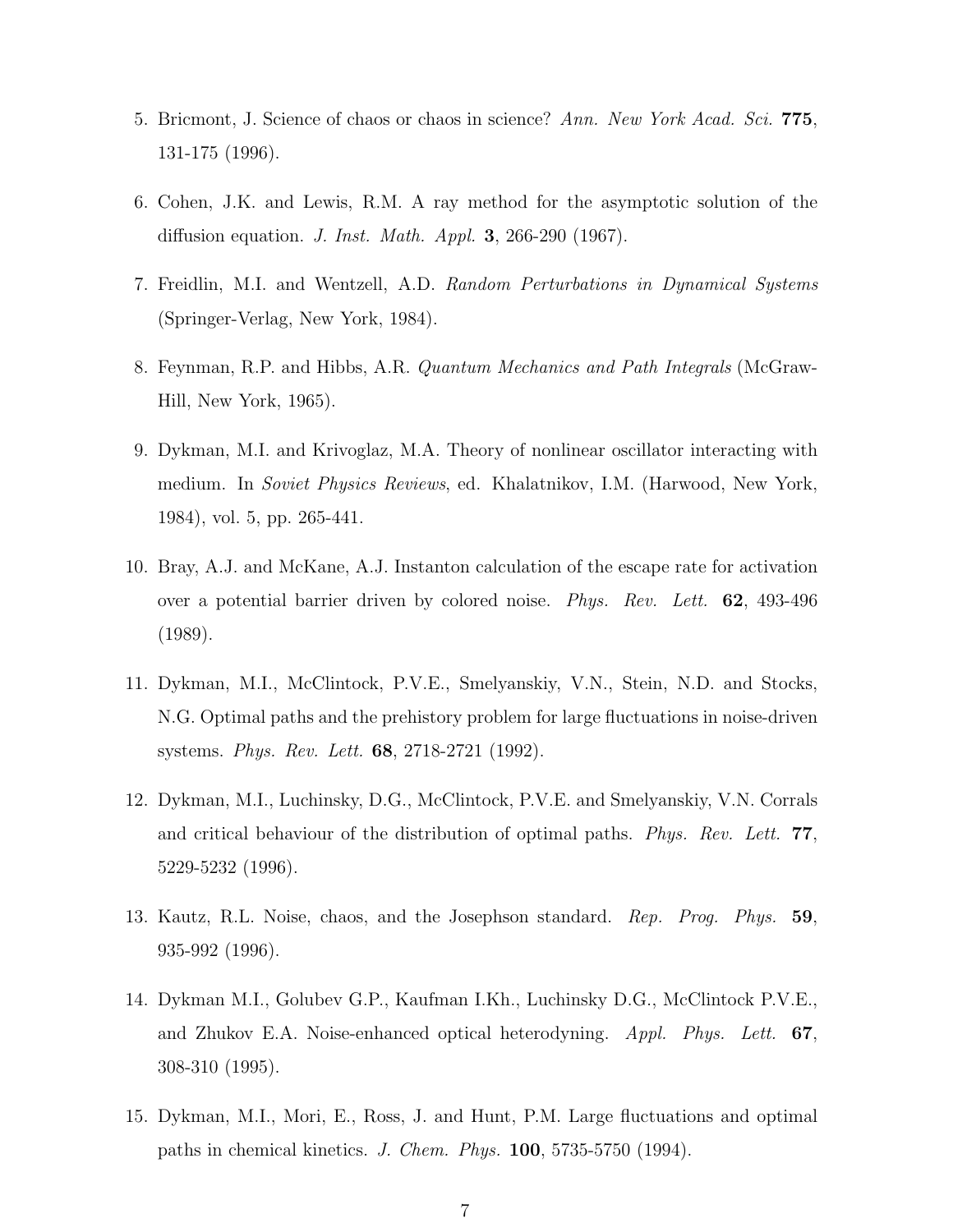- 16. Graham, R. and Tél, T. Existence of a potential for dissipative dynamical systems. Phys. Rev. Lett. **52**, 9-12 (1984).
- 17. Graham, R. Macroscopic potentials, bifurcations and noise in dissipative systems. In Noise in Nonlinear Dynamical Systems, ed. F. Moss and P. V. E. McClintock (Cambridge University Press, 1989), vol. 1, pp 225-278.
- 18. Dykman, M.I., Millonas, M.M. and Smelyanskiy, V.N. Observable and hidden features of large fluctuations in nonequilibrium systems. Phys. Lett. A 195 53-58 (1994).
- 19. Maier, R.S. and Stein, D.L. A scaling theory of bifurcations in the symmetrical weak-noise escape problem. J. Stat. Phys.  $83, 291-357$  (1996).
- 20. Dykman, M.I. Large fluctuations and fluctuational transitions in systems driven by colored Gaussian noise – a high-frequency noise. Phys. Rev.  $A$  42, 2020-2029 (1990).
- 21. Einchcomb, S.J.B. and McKane, A.J. Use of Hamiltonian mechanics in systems driven by colored noise. Phys. Rev. E  $51$ , 2974-2981 (1995).
- 22. Van Kampen, N.G. Stochastic Processes in Physics and Chemistry (Elsevier, Amsterdam, 1990).
- 23. Berry, M.V. Waves and Thom's theorem. Adv. Phys. 25, 1-26 (1976).
- 24. Jauslin, H.R. Nondifferentiable potentials for nonequilibrium steady states. Physica A 144, 179-191 (1987).
- 25. Day, M.V. Recent progress on the small parameter exit problem. Stochastics 20, 121-150 (1987).
- 26. Maier, R.S. and Stein, D.L. Escape problem for irreversible systems. Phys. Rev. E 48, 931-938 (1993).
- 27. Risken, H. The Fokker-Planck Equation, 2nd ed. (Springer, Berlin, 1989).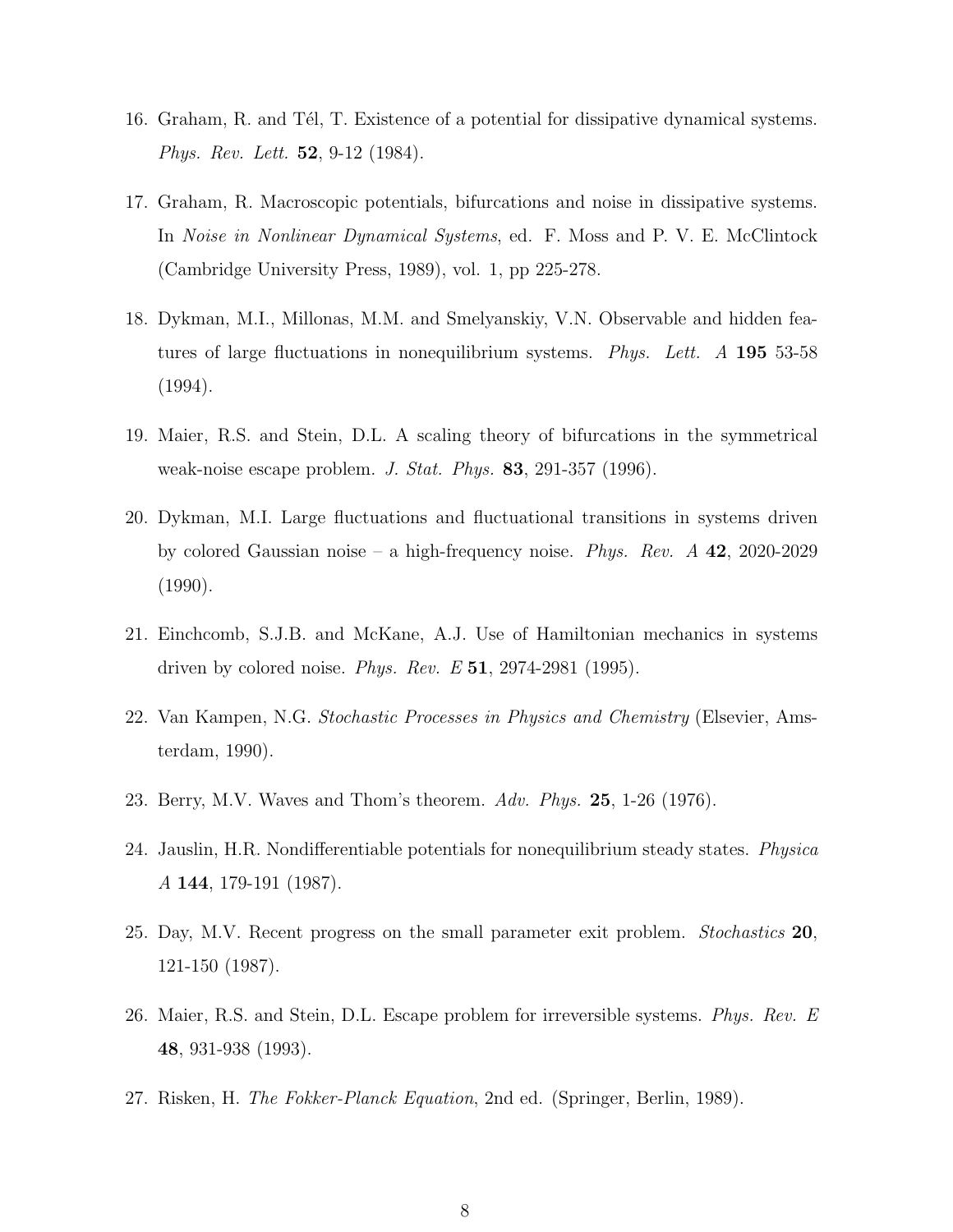- 28. McClintock, P.V.E. and Moss, F. Analogue techniques for the study of problems in stochastic nonlinear dynamics. In Noise in Nonlinear Dynamical Systems, ed. F. Moss and P. V. E. McClintock (Cambridge University Press, 1989), vol. 3, pp 243-274.
- 29. Haken, H. Cooperative phenomena in systems far from thermal equilibrium and in nonphysical systems. Rev. Mod. Phys. 47 67-119 (1975).
- 30. Onsager, L. and Machlup, S. Fluctuations and irreversible processes. Phys. Rev. 91, 1505-1512 (1953).
- 31. Zwanzig, R. Nonlinear generalised Langevin equations. J. Stat. Phys. 9, 215-220 (1973).

ACKNOWLEDGEMENTS The research, supported by the Engineering and Physical Sciences Research Council (UK), the Royal Society of London, and the Russian Foundation for Basic Research could not have been attempted without the continuing help and encouragement of M I Dykman. We are indebted to him and to D L Stein for valuable comments on an earlier version of the manuscript.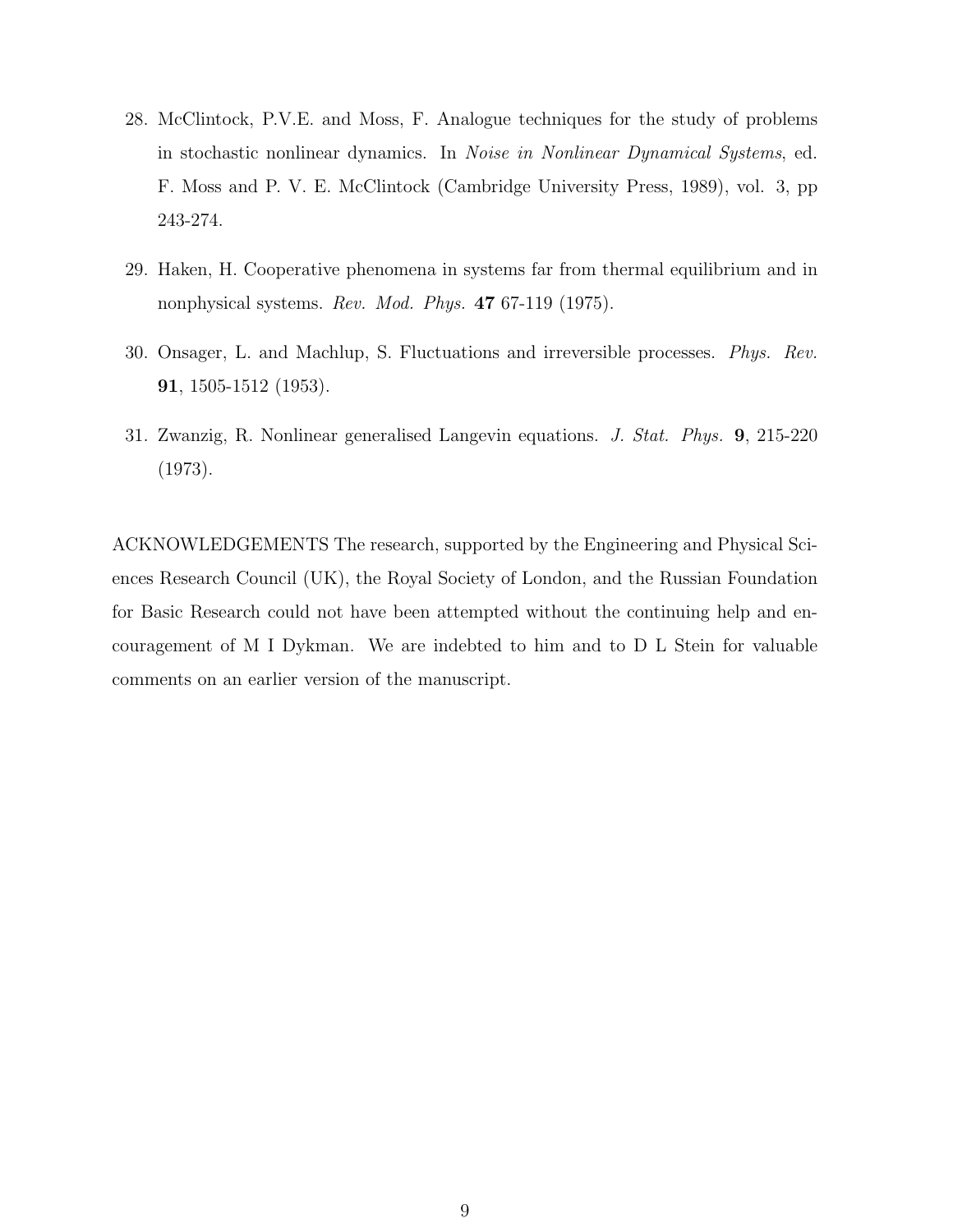## Figure Captions

1. Fluctuational behaviour measured and calculated for an electronic model system in equilibrium: a double-well Duffing oscillator with  $K(x) = x - x^3$ , for  $D = 0.014$ . The model was constructed<sup>28</sup> from standard electronic components (e.g. operational amplifiers and analogue multipliers), tested for accuracy, and then treated as an entity in its own right – an object on which experiments could be performed. It was driven by external noise (a fluctuating voltage) from a noise generator, causing it to fluctuate about its equilibrium state at -1.0 volts, representing  $\bar{x} = x_s = -1$  in (1). This response, a fluctuating voltage representing  $x(t)$ , was then digitised and analysed with a digital data processor. In particular,  $x(t)$  was monitored continuously, waiting for large fluctuations reaching a chosen preset voltage threshold representing  $x_f$ . Fluctuational paths  $x(t)$  reaching  $x_f$  were preserved for later analysis, and so also were the relaxational paths  $x(t)$  from  $x<sub>f</sub>$  back towards the stable state at  $x = -1$ . (a) Two typical fluctuations (jagged lines) from the stable state at  $S = -1$ to the remote state  $x_f = -0.1$ , and back again, are compared with the deterministic (noise-free) relaxational path from  $x_f$  to S (full, smooth, curve) and its time-reversed  $(t \rightarrow -t)$  mirror image (dashed curve). The fluctuational and relaxational parts of the trajectory are labelled f and r respectively. (b) The probability distribution  $P_f(x,t)$  built up by ensemble-averaging a sequence of trajectories like those in (a). The top-plane plots the positions of the ridges of  $P_f(x, t)$  for the fluctuational (open circles) and relaxational (asterisks) parts of the trajectory for comparison with theoretical predictions (curves) based on (3). (c) Plots of the ridges of  $P_f(x,t)$ , with  $t \rightarrow -t$  for the relaxational part, demonstrating the time-reversal symmetry. The full curve is the theoretical prediction based on (3). Inset: detailed balance means that, for every transition in one direction between any two levels (e.g. those shown by the dashed lines), there must be a return transition in the opposite direction, i.e. given that a relaxational trajectory exists, the corresponding fluctuational one must be its time-inversed image in configuration space, so that detailed balance implies time-reversal symmetry. (d) Demonstration of time-irreversible features of the fluctuations. The inset shows  $p(x)$  for two typical transitional paths from  $x = -1$  to  $x = 1$  (full jagged line) and in the opposite direction (dotted jagged line). The main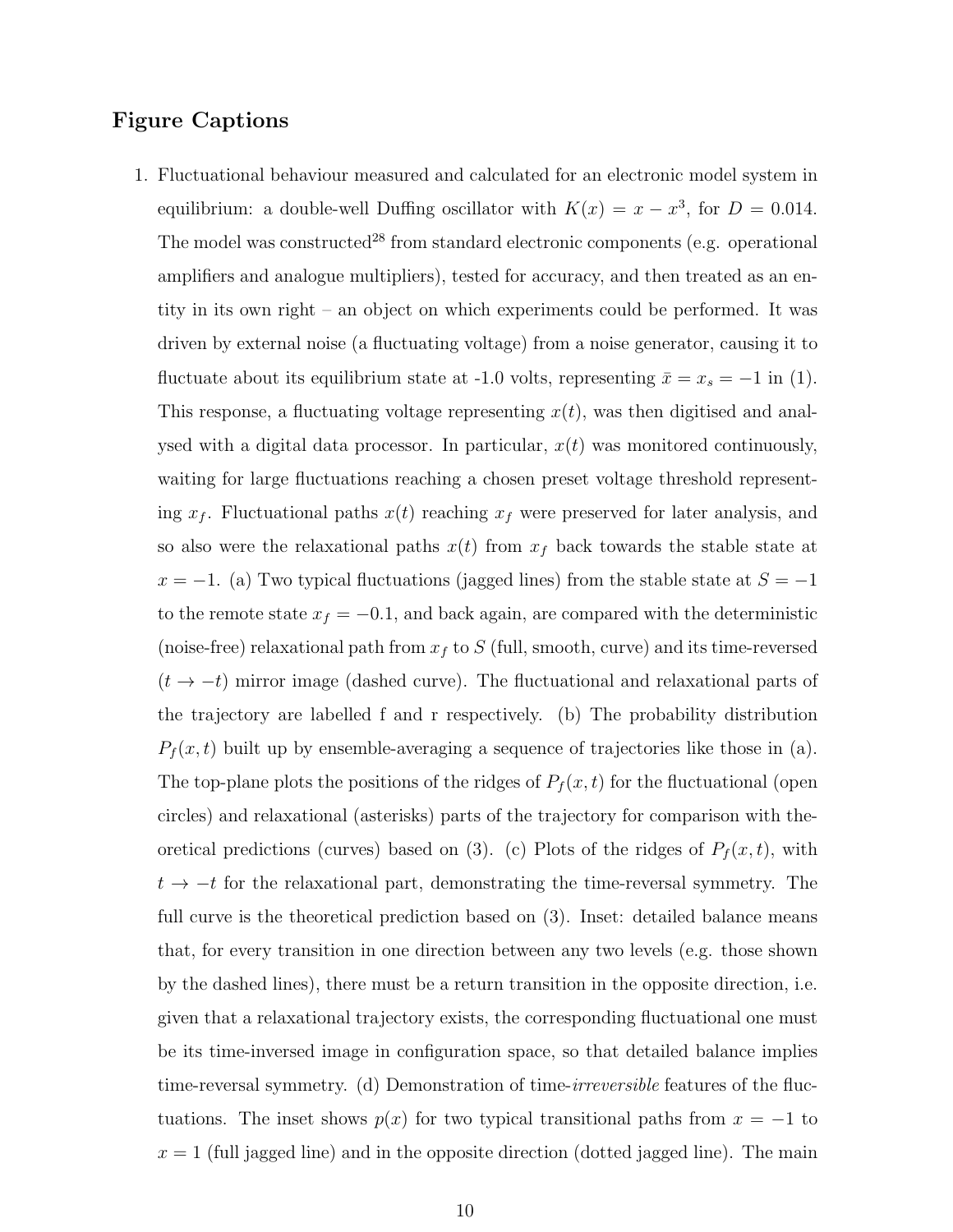figure shows the paths traced out by the ridges of the  $P_f(p,x)$  distribution created from an ensemble average of such transitions. The transitional path from  $x = -1$ to  $x = 1$  is shown by squares, and the reverse transition by filled circles. The full and dashed curves are the corresponding paths predicted from (3).

- 2. Fluctuational behaviour measured and calculated for an electronic model of a nonequilibrium system with explicit time dependence: an overdamped double-well Duffing oscillator with  $K(x,t) = x - x^3 + A\cos(\omega t)$  and  $A = 0.264$ ,  $D = 0.012$ . (a) Fluctuational and relaxational paths (red circles and blue asterisks respectively) to/from the remote state  $x_f = -0.46, t = 0.73$ , found by tracing the ridges of a measured  $P_f(x, t)$  distribution. The time-dependent stable and unstable states near  $x = -1$ and  $x = 0$  are shown by dashed lines. The fluctuational and relaxational paths calculated from (3) are shown as red and blue lines respectively. (b) The measured  $P_f(x,t)$  for a remote state  $x_f = -0.63$ ,  $t = 0.83$  that lies on the switching line. (c) Fluctuational (red circles) and relaxational (blue asterisks) paths determined by tracing the ridges of the distribution in (b), and compared with the corresponding (red and blue) theoretical lines predicted from (3).
- 3. Fluctuational behaviour measured and calculated for an electronic model of a nonequilibrium system with a stationary nongradient field:

 $\mathbf{K}(x,y) = (x - x^3 - axy^2, -(1 + x^2)y); a = 10; D = 0.014.$  (a) The  $P_f(x,y)$ distribution created by ensemble-averaging fluctuational paths leading from  $S =$  $(1, 0)$  to remote points at  $\mathbf{x_f} = (0.44, \pm 0.35)$ . (b) Paths traced out by the ridges of the distribution in (a) for fluctuational motion (red circles), and by those of the corresponding distribution for relaxational motion (blue asterisks), compared with fluctuational (red) and relaxational (blue) optimal paths calculated from (3). (c) As in (b), but for the *single* remote state  $\mathbf{x_f} = (0.32, 0)$  on the switching line.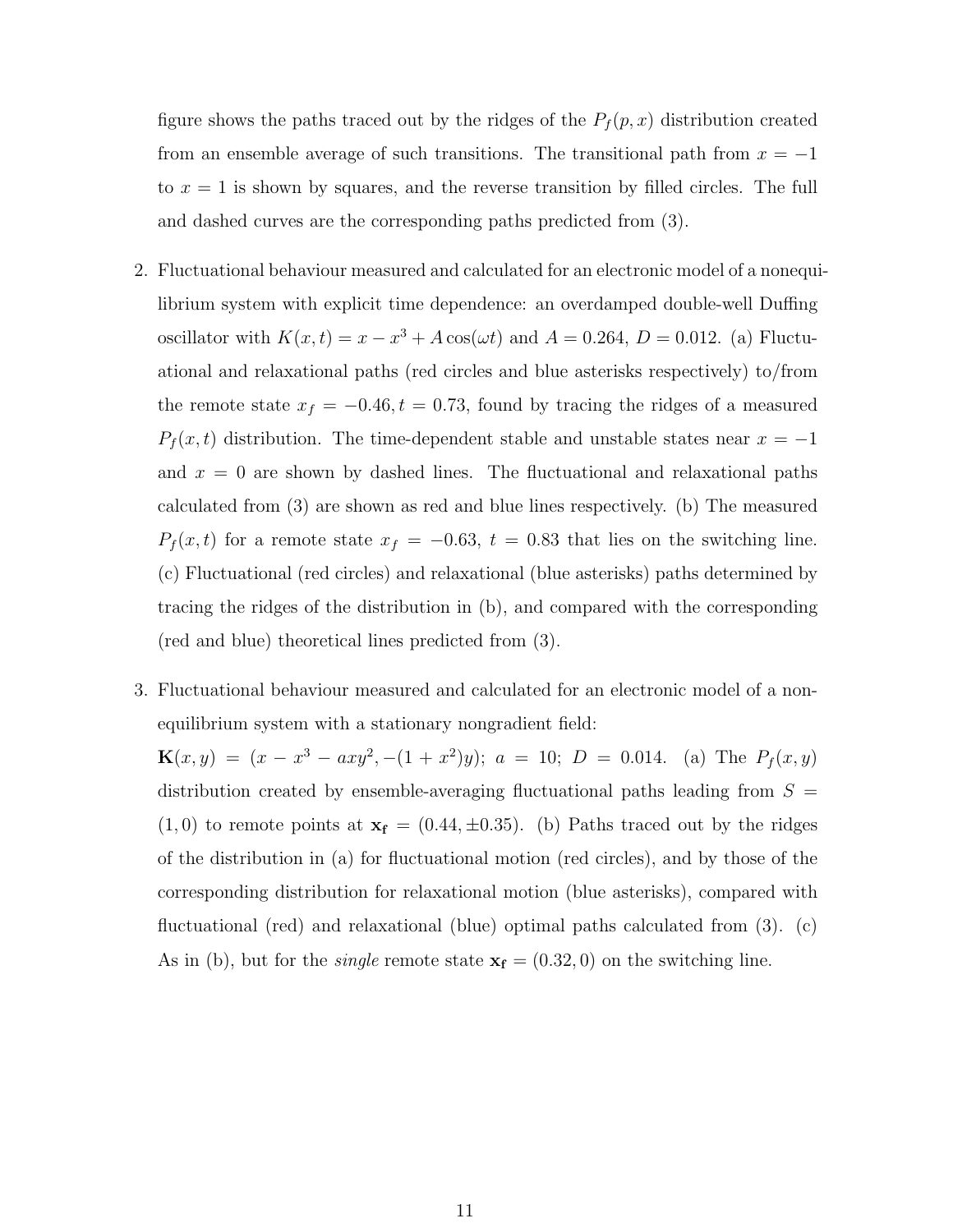







Figure 1: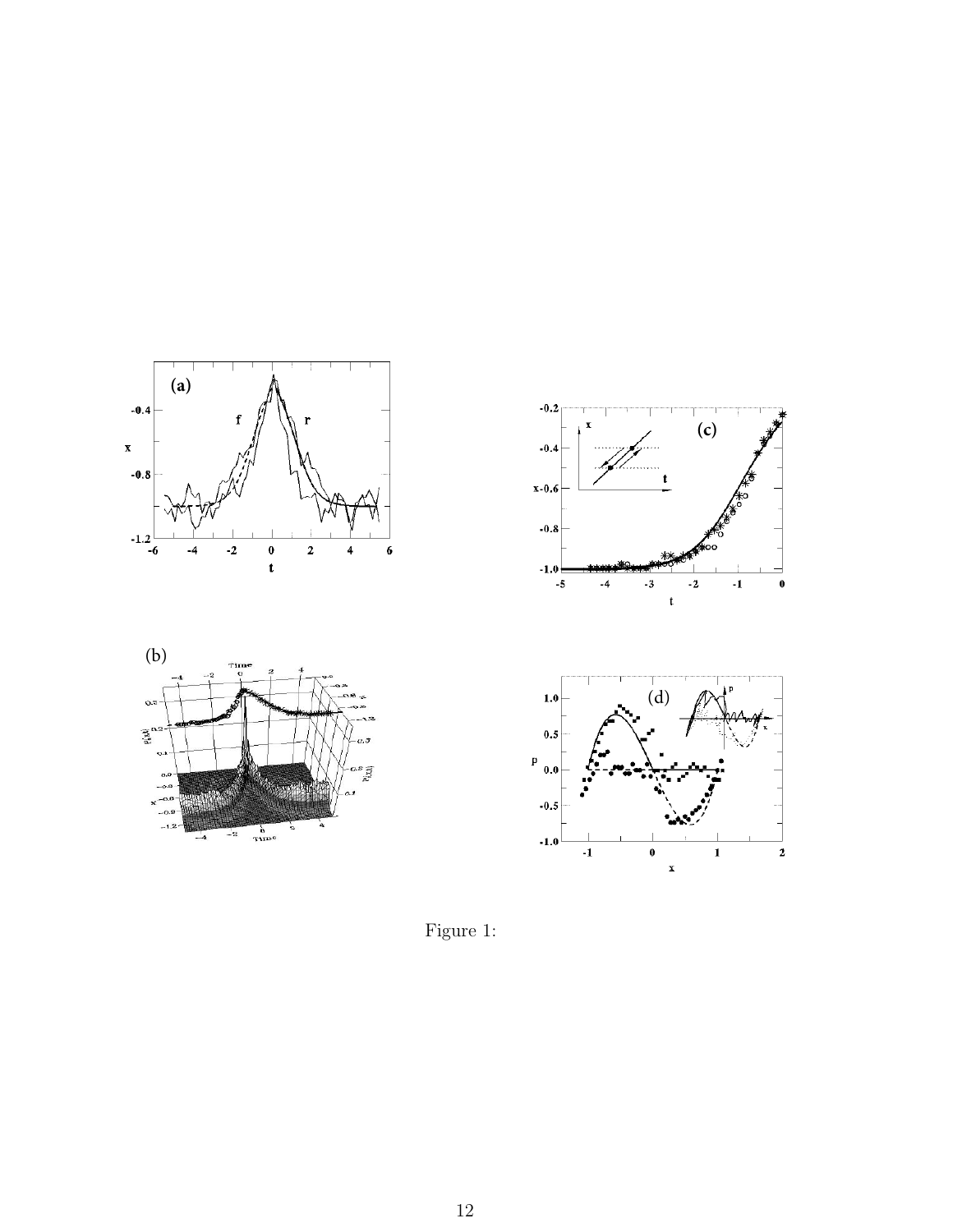

Figure 2: